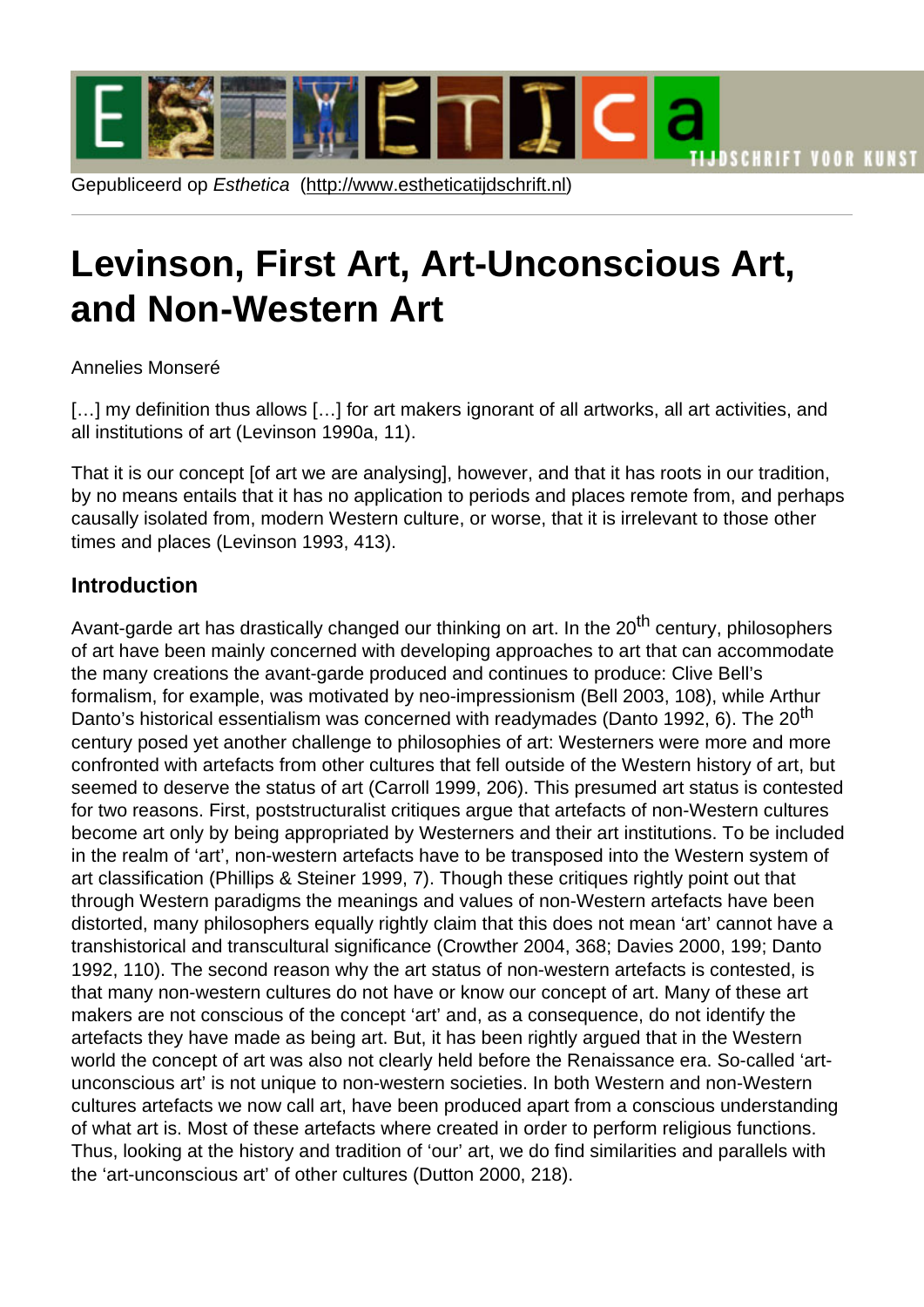Both developments led to a preoccupation with defining art, hoping that a definition would answer the question: how can we identify both avant-garde and non-western artefacts as art (Carroll 1999, 206)? Philosophers of art in the analytic tradition are trying to find necessary and/or sufficient conditions for the truth of the statement that an item is an artwork. Most theories have been successful at including avant-garde art: institutional as well as historical definitions have formulated a concept of art that is applicable to avant-garde art (eg. Dickie 2001; Danto 1981). Still, the concept of art needs to accommodate non-western artworks. If all non-western artefacts are excluded from 'arthood' and art is simply equated with post-Renaissance, self-conscious artmaking then this makes a concept with a positive value connotation, in the sense that good art is worthwhile, exclusive to Western societies. Moreover, it reduces the scope of art in a globalised world. The case of non-western art is in this sense much more relevant and pressing than the case of avant-garde art. A definition shows us what objects are included in the ambit of the concept 'art'. Still, most contemporary theories treat the case of non-western art often only as an 'exception to the rule', but not as a central concern. When more elaborate attention is being paid to the arthood of non-western artefacts, they are given a separate account (Davies 2000; 2007). Both strategies seriously compromise the universality of the proposed definitions, as their basic definition does not account for the majority of all artefacts we now call art.

Jerrold Levinson attempts to formulate a universal definition of art that is not merely conditioned by issues concerning avant-garde art (Levinson 1989, 32 n15). His intentional historical account states that something is art when it is intentionally correctly related to past artworks (Levinson 1989; 1990a; 1993; 2006). Historical approaches, as Levinson's, claim to be much more inclusive towards new developments as arthood does not depend on exhibited properties of the candidate for arthood as is the case with formalism. The latter can be undermined by future art that does not have the exhibited properties formalist theories prescribed. All a relational theory as Levinson's intentional historicism requires, is that an artefact is related to other artefacts or practices in the right way. In his theory, the need for an art institutional context is obviated, and, as a consequence, non-western art that was made apart from an institutional framework can also be accommodated. However, historical approaches like Levinson's are by no means unproblematic. Historical theories define art in terms of what has been art before. But how can these theories accommodate for art without historical predecessors, so-called 'first art'? I will argue that the problem of first art in Levinson's theory is broader than is to be expected at first sight. It does not only concern the 'first artworks' of all art traditions, but also art-unconscious art and most non-western artworks. As in the case of 'first art', art makers of 'art-unconscious art', i.e. those who are unaware of the concept of art, do not refer to preceding artworks. It thus follows, I will argue, that his theory cannot identify much non-western art in general.

Levinson's definition lacks the relevance it is aimed at, as it cannot usefully describe 'first art' nor 'art-unconscious art'. The answers Levinson himself offers to these problems seriously compromise his definition and theory in general and lead to the marginalization of artworks outside the scope of Western art history. In this paper, first, I will expound Levinson's definition of art. Then, I will explore the problem of 'first art' in Levinson's writings and argue he never develops an adequate answer to the problem. After that, I will show how Levinson tries to accommodate for art-unconscious art and how these attempts are unsuccessful. Furthermore, I will criticize the strategies he has formulated in order to account for nonwestern art and clarify that they lead to the marginalization of these artworks. Finally, I will return to his original definition, and show how it becomes virtually meaningless when it is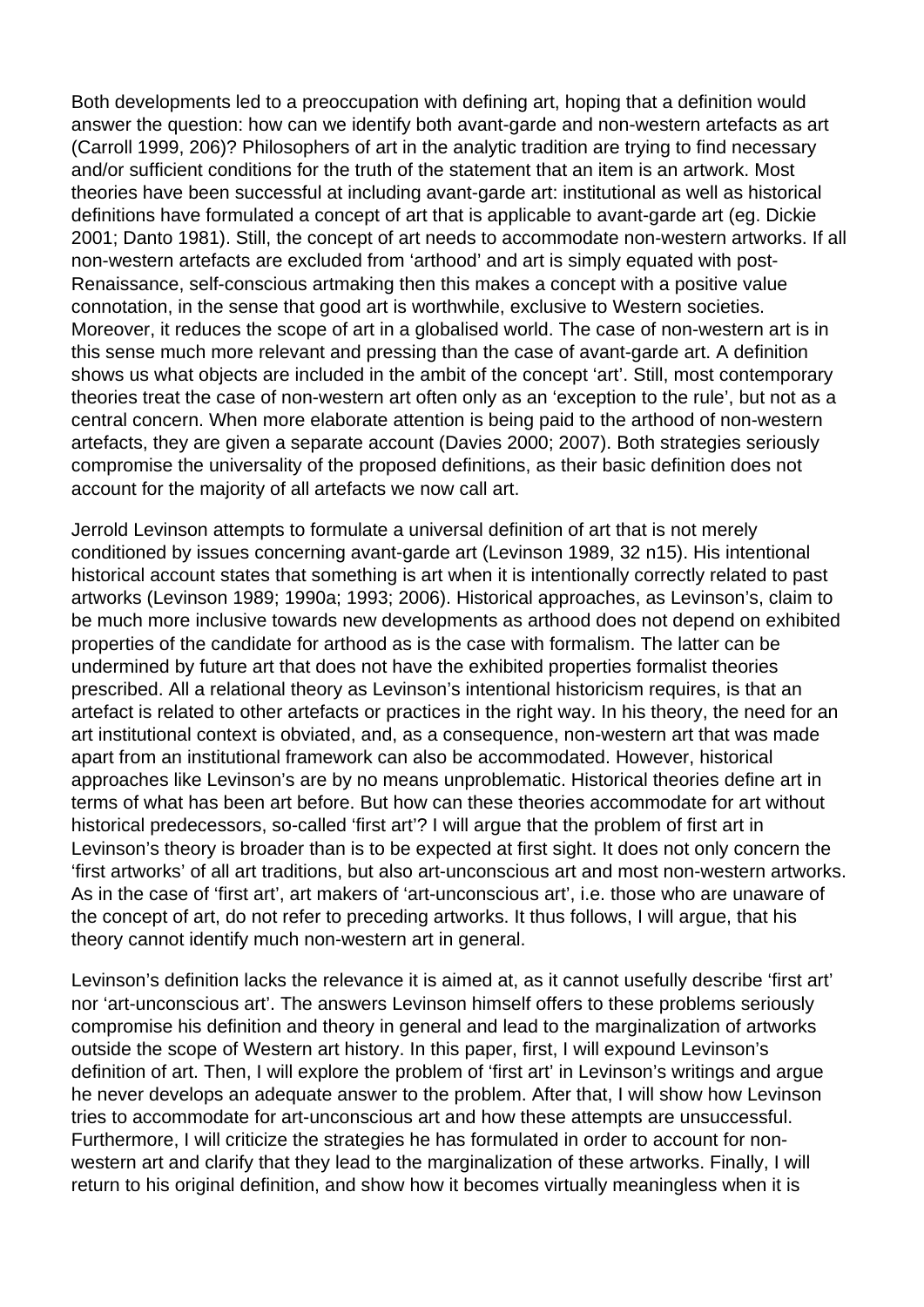adapted in order to include first art, art-unconscious art and non-western art.

# **Levinson's historical definition**

Levinson's theory of art formulates an answer to the problems, which the philosophy of art has faced in the 20<sup>th</sup> century. Formalism and Institutionalism tried to point out an essence of art that would not be contradicted by new and unexpected developments in the history of art. Formalists claimed that the essential feature of art is not representation, but form, and artistic value should be judged on that basis (Bell 2003, 107-110). Avant-garde art, especially conceptual art, again undermined this definition. 'Procedural' theories tried to formulate sufficient and necessary conditions without pointing out specific features an artwork needs to have. These theories deny that an artwork performs a function (usually, that of providing a rewarding aesthetic experience) distinctive to art, but claim that an artwork is necessarily created in accordance with certain rules and procedures (Davies 1991, 1). The first procedural theory, Institutionalism, argued that art status depends on the object's relationship to the artworld (Dickie 2001, 7). This theory was criticized for being uninformative. The problem of defining art is moved to the problem of defining the artworld. Moreover, such an institutional framework does not seem to exist in many places and times beyond the modern Western world. In order to include art beyond these historical and geographical borders, the concept of 'the artworld' is stretched almost beyond recognition. If not, major parts of the world's artistic output is excluded from arthood.

The intentional-historical theory of Levinson tries to answer the challenges posed by the avantgarde as well as the challenges posed by non-western art. As noted above, institutional theories cannot easily incorporate non-western art as a lot of these artworks have been created apart from an institutional framework. Formalist theories, on the other hand, can see non-western art as art on the basis of their formal qualities, but deny much avant-garde artefacts art status as these have no formalist appeal (Davies 2006, 19). One of the most renowned formalist art philosophers, Clive Bell infamously claimed 'To appreciate a work of art we need bring with us nothing but a sense of form and colour and a knowledge of threedimensional space' (Bell 2003, 109). Conceptual art cannot be appreciated in this way. Though the material of the work might be of great importance, the oeuvre of Joseph Beuys, for example, cannot be appreciated unless the conceptual dimension of the work is understood. Though many of his works can be admired formally, without any conceptual context, the viewer is not able to fully appreciate his art. Another defender of formalism, philosopher Monroe Beardsley tries to 'solve' the problem of avant-garde art by claiming that pieces as Marcel Duchamp's 'readymades' only function as statements about art rather than as artworks themselves (Beardsley 1981, xx). And obviously, comments on art are by no means necessarily art, as art magazines etc. are not art (Beardsley 1983, 25). In this way, these aesthetic theories exclude major parts of the avant-garde. But, beyond that, it is not clear that the formalist aesthetic aspect of all other artworks can be appreciated apart from their conceptual dimension. Moreover, the way in which formalists include non-western art is highly problematic: modern art and 'primitive' artefacts can be judged artistically side by side on the base of decontextualized formal similarity between them (György 1999, 425), but to see and judge non-western art aesthetically only in the light of formal qualities like harmony and unity degrades its specific cultural and social context (Crowther 2003, 122).

Levinson's most recent formulation of his alternative to formalism and institutionalism goes as follows: 'The gist of the intentional-historical conception of art that I advocate is this: something is art if it is or was intended or projected for overall regard as some prior art is or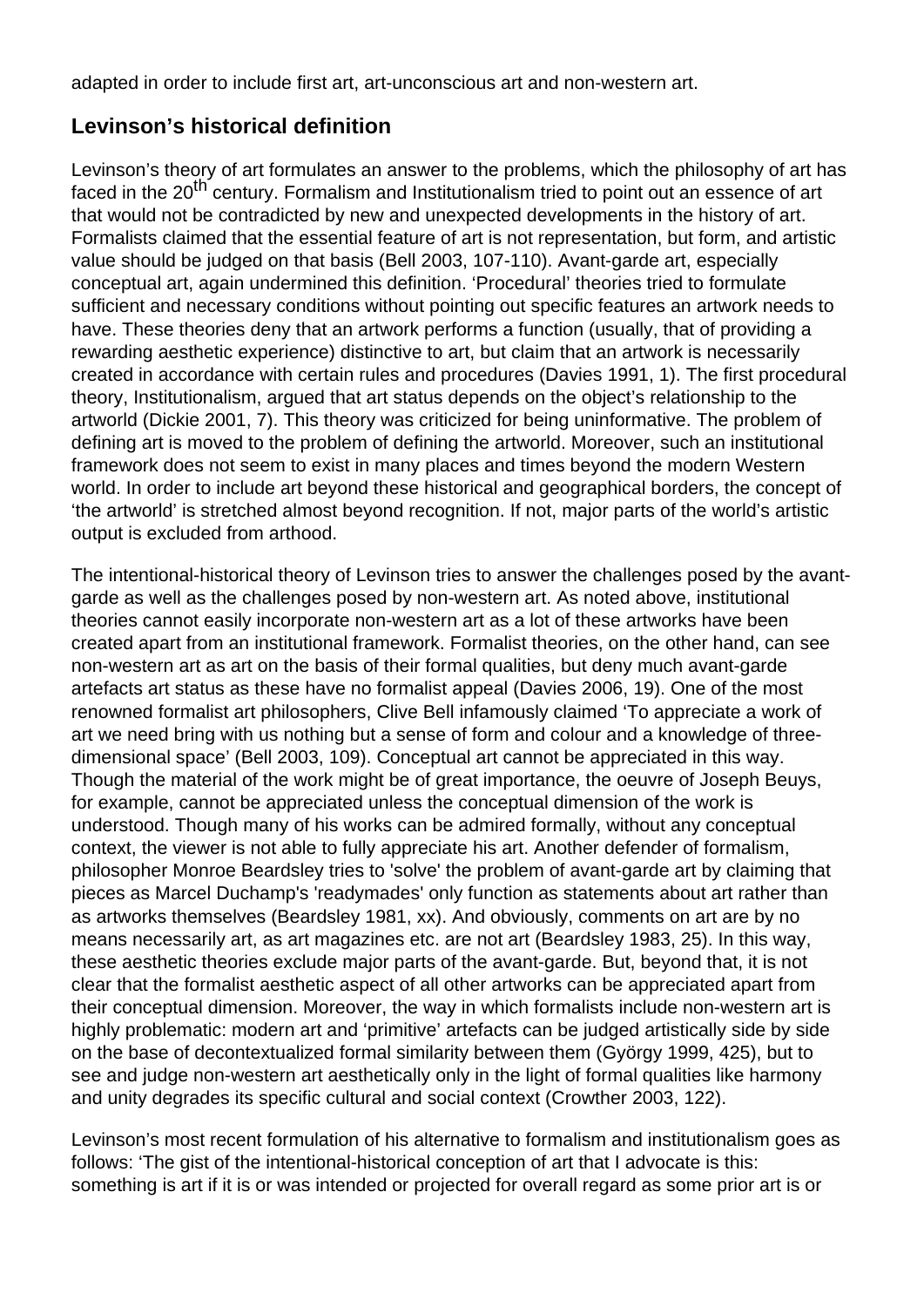was correctly regarded' (Levinson 2006, 13). Fundamental to his definition of art is that arthood is not an intrinsic exhibited property of a thing (Levinson 1990a, 4). Arthood is a matter of being related in the right way to human activity and thought and this relation is construed in terms of the intention of an independent individual (or individuals) where the intention makes reference to the history of art (Levinson 1990a, 4). This is not an aesthetic definition of art, where arthood depends on properties of the object nor an institutional one, where arthood depends on an act of conferring art status by an institutional context. Still, his theory is clearly inspired by institutionalism. As institutional definers, he is looking for a relational, situational, or contextual defining feature of art, rather than a formal, intrinsic, or perceivable one (Levinson 2006, 28). Whether or not something is art can only be confirmed through knowledge of the historical and cultural context. Aesthetic theories failed, according to these relational theorists, as avant-garde artworks have no obvious aesthetic appeal, but are in fact undeniable successful artworks (Levinson 2006, 28). Levinson argues that theories that define art on the ground of 'their intrinsic exhibited qualities' are incorrect because they blur the distinction between natural objects and artworks and between art per se and good art, they leave unspecified the sort of perceiver to whom, or the conditions under which, the object's effect-producing qualities will be manifest and they cannot account for 'readymades.' (Levinson 1990b, 232-233). Still, in contrast to the Institutional Theory, Levinson opposes to a contemporary-art-centered art theorizing (Levinson 1989, 32n15). For him, avant-garde art is not the focal point of his theory. Levinson criticizes the institutional theory as it conflates art and self-conscious art, art and socially situated art, art and declared art. The artist seems to have to work in relation to a certain social institution, namely the artworld. Levinson claims that there can be private, isolated art that is constituted as art in the mind of the artist – and on no one's behalf but his or her own and that of potential experiences of it (Levinson 1990a, 5).

Levinson's historical approach offers new possibilities for a transhistorical and transcultural theory of art. He avoids the exclusionary traits of formalism and institutionalism, as he does not base his theory on arbitrary criteria like form or artworld. On the other hand, he does not reduce the meaning and value of all art, including non-western art, to a western social construct, as poststructural and postcolonial approaches do (Crowther 2004, 365). Still, his theory does not deliver what it promises. The problem of 'first art' stays unresolved and this – contrary to what Levinson himself argues – has major consequences for the validity of his theory (Levinson 1993, 422). Every recursive account needs a point of departure, but Levinson is unable to clarify his chosen starting point. I will now discuss this problem of 'first art' in Levinson's theory and criticize the answers he has formulated.

## **Levinson and first art**

The problem of so-called 'first art' in Levinson's historical theory is much debated and of primary concern. Levinson's main idea is that something is a work of art because of the relation it bears to earlier artworks whose art status is unproblematic, which are in turn art because of the relation they bear to still earlier works, and so on. As one moves back along the relational chain, one will come across artworks for which there are none earlier. One cannot endlessly go back to preceding artworks. These earliest artworks have come to be seen as cases of 'first art'. If his definition wants to overcome this problem, Levinson needs to formulate a separate account of what makes first artworks art. This first artwork must be art at the time or period of its creation and, at the same time or period, no prior artworks can exist (Davies 2007, 69). 'First art' must be art from its outset, otherwise, it could not enter into the art-defining relationship that allows for the creation of second wave art. If 'first art' is not art from its outset, then the art that is intentionally related to 'first art' cannot refer to a body of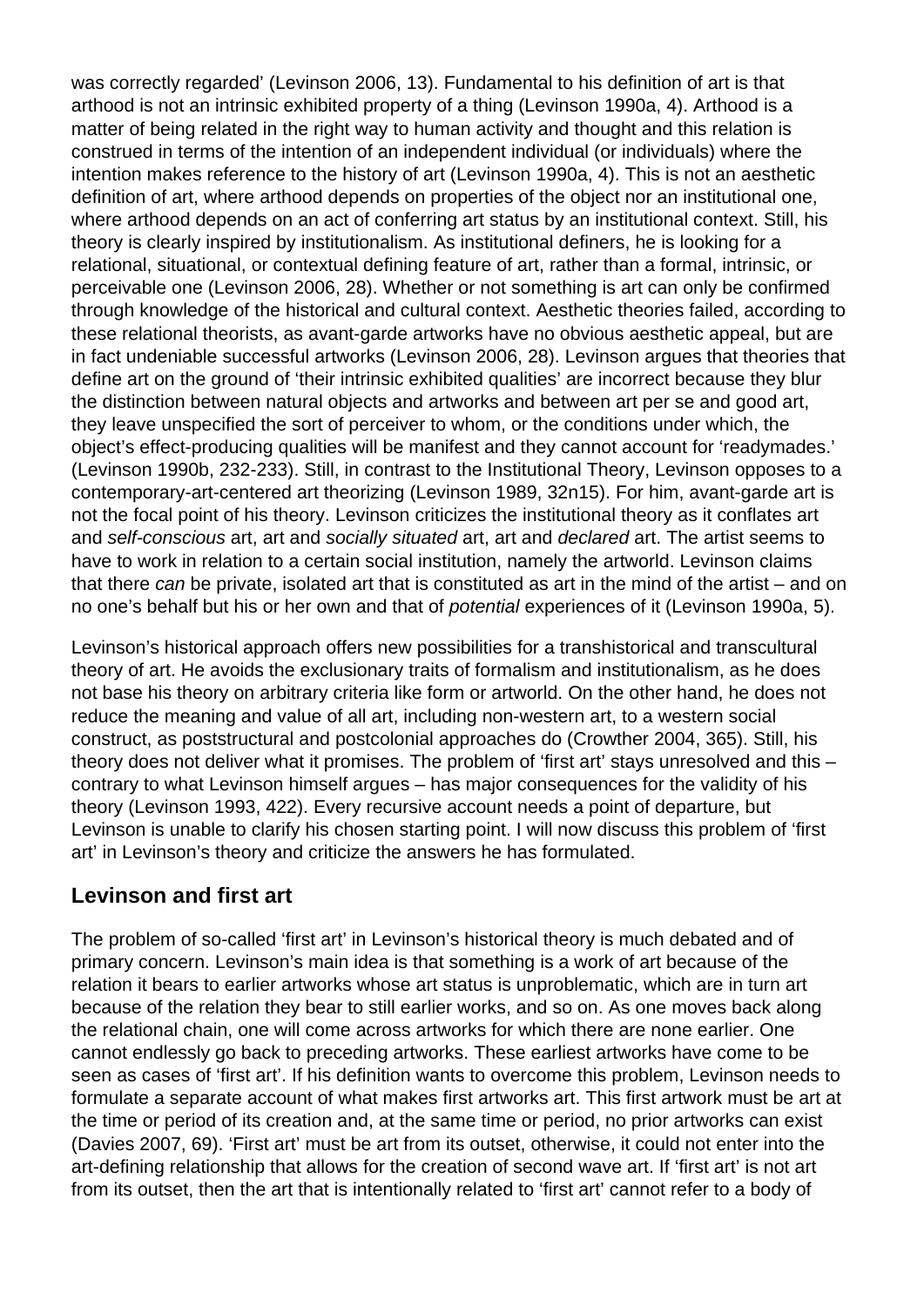past art that is unquestioned. The definitional chain would collapse because the relationship between its first and second members is not firmly established (Levinson 1993, 421). The reason why this first artwork is art, cannot be the reason why all art is art, otherwise the need for a historical and, more general, for a contextual approach would be obviated (Stecker 2003, 150). Levinson's solution mainly comes down to referring not to a collection of preceding, but of succeeding uncontested or paradigmatic artworks (Levinson 1989, 25; 1993, 422; 2006, 18). The answers Levinson has formulated seem unrewarding, even to himself. But, Levinson claims that this problem does not seriously compromise the universality of his theory (Levinson 1993, 422).

Time and time again, Levinson has tried to formulate solutions to the problem of 'first art'. In his first article on the definition of art, Levinson already addresses the problem. He describes his historical chain as follows:

New art is art because of this relation to past art, art of the recent past is art because of this relation to art of the not-so-recent past, art of the not-so-recent past is art because of this relation to art of the distant past […] until one arrives presumably at the ur-arts of our tradition – those to which the mantle of art can be initially attached, but which are art not in virtue of any relation to preceding objects (Levinson 1990a, 6-7).

This means that ur-arts are artworks that do not conform to Levinson's basic definition of the meaning of 'artwork', for there are no artworks nor correct regards prior to the ur-arts (Levinson 1990a, n21). At this point, the term 'first art' is not used and it is unclear whether urarts refer to 'first art' or came before it. To the question how to find out what ur-arts are, Levinson replies:

Basically, one just has to ask, of object at points successively further into the past, and until the questioning process terminates, "What makes this count as art?" […] if one did carry out this procedure for a wide, well-chosen variety of current paradigm artworks, one would have pretty good reason to be confident that all of the ur-arts had been ferreted out from their historical hiding places (Levinson 1990a, 20).

In conclusion, Levinson argues that the basic definition only tells one what it means for any thing apart from an ur-art object to be an artwork. Objects of the ur-arts are, by contrast, simply stipulated to be artworks (Levinson 1990a, n21). By whom and when could these artefacts be stipulated as art, Stephen Davies rightly raises. It is unreasonable to suggest that the original makers were in a position to do so, given that this would require of them a conscious awareness of their activity as one of art-making (Davies 2007, 71). The reason why the first artworks qualify as such should not be a matter of whim, otherwise the recursive approach to art's definition will imply that the subsequent development of the concept amounts to the elaboration of an ungrounded fantasy (Davies 2007, 71).

In a later essay on the definition of art, Levinson admits that the idea that objects of the ur-arts can be simply stipulated to be artworks, is 'not quite right', as the idea seems to imply that we stipulate objects to be ur-arts arbitrarily (Levinson 1993, 421). There are well-grounded reasons for defining artefacts as examples of 'first art'. Levinson argues that, when dealing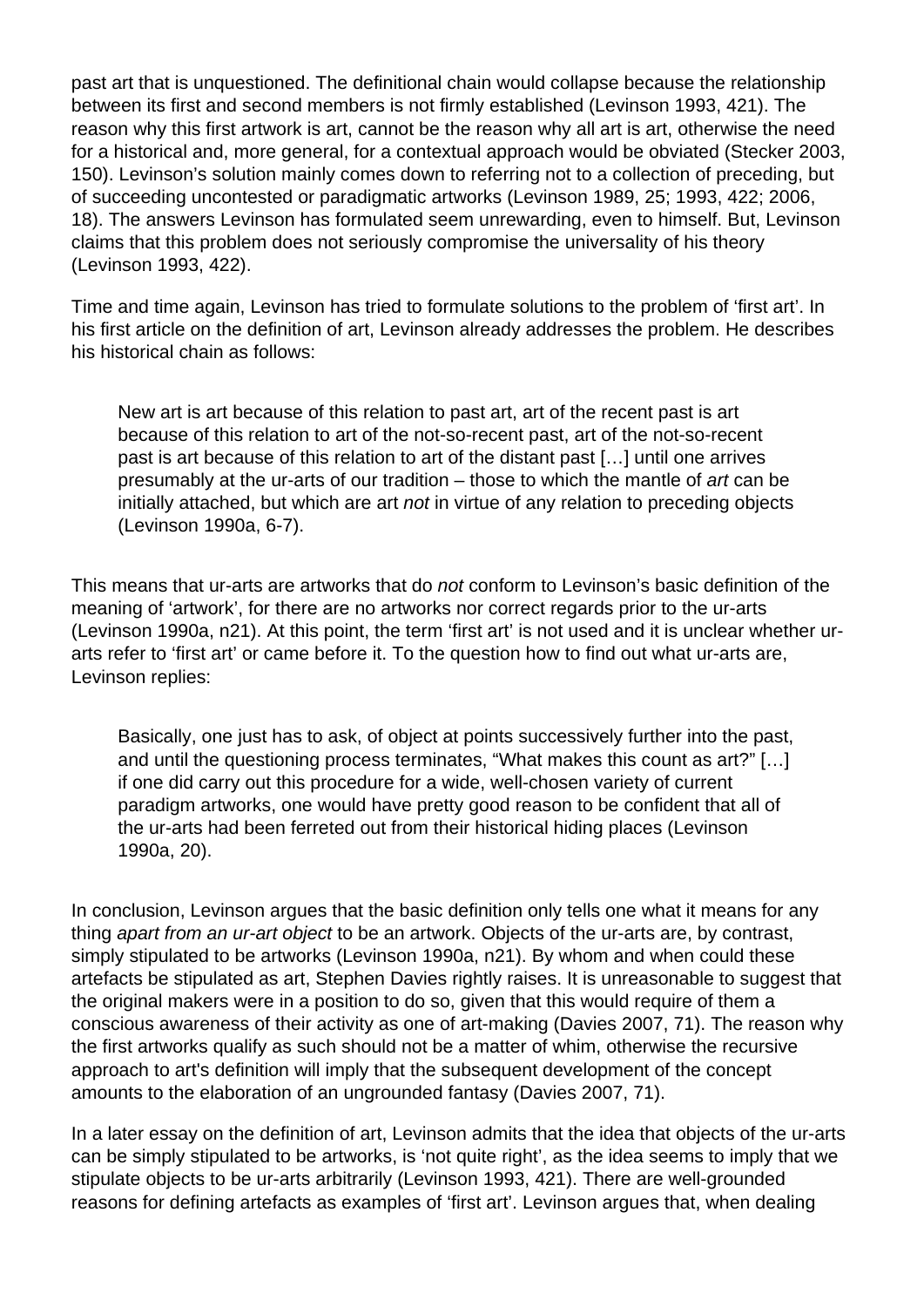with these ancient or culturally remote candidates for art, we do not declare them to be art because of the observable similarities between them and paradigms of modern art from the Medieval era on, but only because such similarities testify to a projection, or an intentional fashioning, which implicates earlier, established work in a tradition, or an ensemble of regards aimed at, which we can historically identify as artistic, or art-making ones (Levinson 1993, 421).

When we include these ancient or culturally remote objects in art's ambit, we have a double historical justification for doing so; as both the immediate model for later activity whose art status is not in question, and as apparently aimed, judged on fineness of execution or expression achieved, at some of the same kinds of reception or experiencing normative for later art (Levinson 1993, 421).

In short, 'first art' is art because unquestioned art sprung from it and it aimed at the same things and was judged in the same ways as this unquestioned art. The arthood of an artefact is confirmed, to Levinson, when it refers to a body of past art that is unquestioned. But, as the arthood of 'first art' cannot be established in this way, the arthood of artefacts that came after 'first art' can also not be confirmed in this way. Levinson resorts to a deeply circular argument: unquestioned past art confirms arthood of 'questionable' later art and unquestionable later art confirms the arthood of questionable 'first art'.

Levinson acknowledges that his basic definition cannot accommodate for ur-arts, nor for 'first art' that comes after ur-arts, as these first artworks are not intentionally related to art prior to them, but to the ur-arts. Levinson formulates two solutions:

The first would be to finally grant objects of the ur-arts the status of art, but admit that they are so in a different sense [...]: they are art not because modelled on earlier art, but rather because later, unquestioned, art has sprung from them. The second would be to keep objects of the ur-arts as non-art, but then to acknowledge that products of the first arts, those following the ur-arts, are art in a sense close to but not identical to that applying to all else subsequently accountable as art, in that their arthood consists in being projected for regard that some preceding ur-art object (rather than some preceding art object) was correctly accorded (Levinson 1993, 422).

At this point, Levinson does not decide between the two options. While the first option remains deeply circular, the second option is highly uninformative. Though it is now clear what 'first art' is, namely art that came after the ur-arts, it is by no means clear what ur-arts are and again, the argument lapses into circularity: 'first art' is art that comes after 'ur-arts', while 'ur-arts' are artefacts that come before 'first art'.In 2006, Levinson again formulates a new answer to the problem and argues that 'first art' is indeed art at the time of making, but that it is art in a somewhat different sense, or for a slightly different reason, than all subsequent art. Ur-arts, such as the earliest Paleolithic images, come before 'first arts'.

There remains an irreducible difference between ur-art and 'first art' apart from mere temporal precedence, which consists in the fact that, for both ur-art and 'first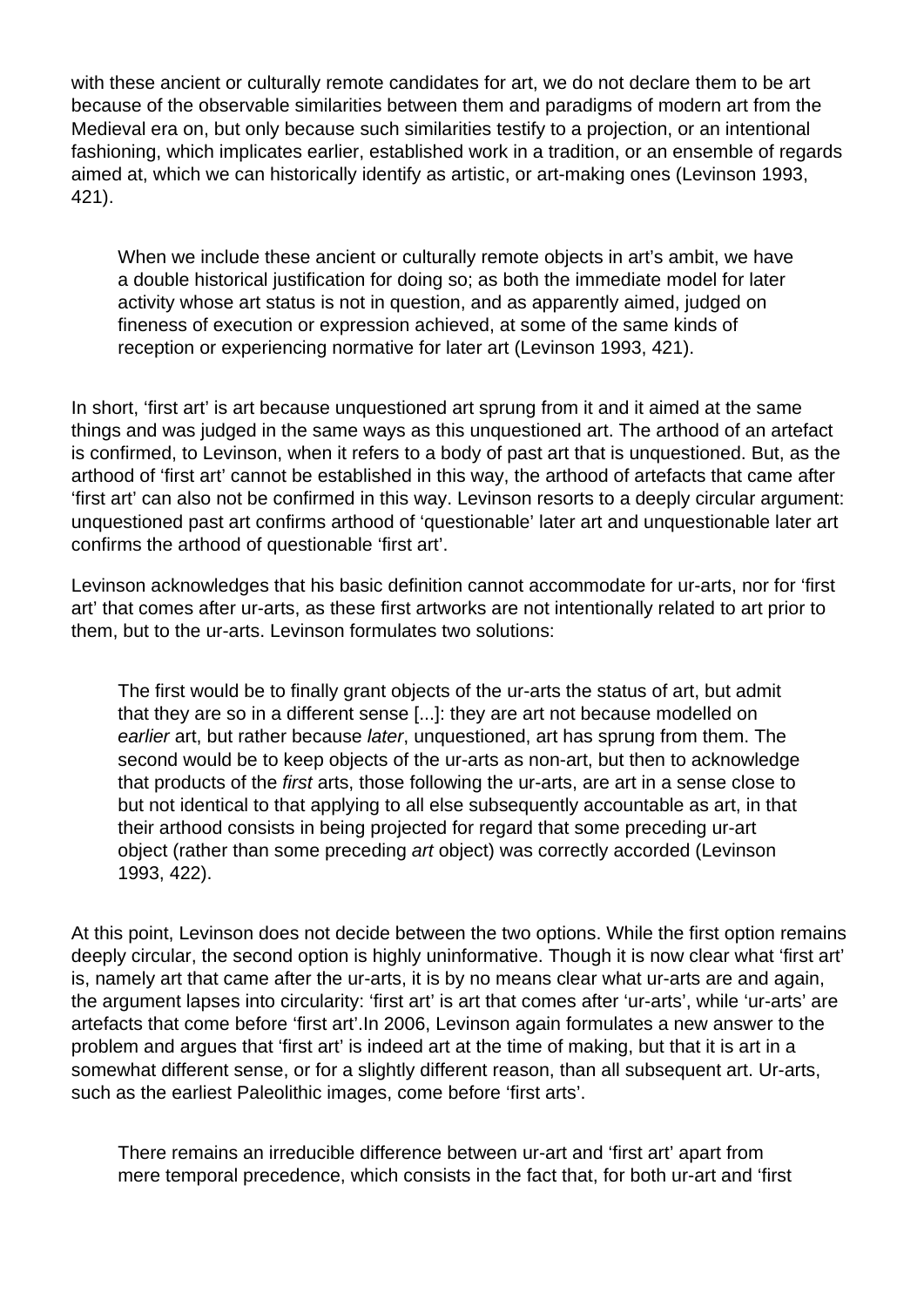art' objects, while there are certain regards or treatments that are appropriate to them, only the latter are projected for regard or treatment in the way the former appropriately are regarded or treated (Levinson 2006, 18).

It follows that something is art if either it satisfies the basic definition or it is an instance of 'first art', that is one of those things from which all other art, satisfying the basic definition, springs (Levinson 2006, 18). This solution is still unsatisfying. The question how we can decide or know what ur-arts are, is left unanswered. He tries to counter the charge of arbitrariness by relying on a collection of unquestioned or uncontested artworks. He refers to 'current paradigm artworks' (Levinson 1990a, 20), but he has no way to explain why and how these artworks have become 'current paradigm artworks' as his historical chain has no clear point of departure. The question is obvious: when does arthood become unquestionable? The standard procedure is to go back to preceding artworks, but when the arthood of preceding artworks becomes doubtful or questioned, one has to look at future artworks for legitimation of arthood. The arthood of an object is not determined by preceding artworks, but by reference to a body of later uncontested artworks. They can be revealed by referring to a body of paradigm artworks that come after them. This circularity is problematic as it not only makes his theory highly uninformative, but reduces arthood to a social convention.

In his original definition Levinson argues that 'something is art if it is or was *intended* or projected for overall regard as some prior art is or was correctly regarded' (Levinson 2006, 13). 'First art' does not allow for three of the central tenets of Levinson's definition: first, the maker did not *intend* at prior art regards; second, there is no prior art to refer to; third, one cannot point at correct regards for art prior to 'first art', thus we have no idea what these 'correct regards' might be. I will now expound these three interrelated problems in relation to art-unconscious art.

## **Art-unconscious art, unconscious intentions and historical art regards**

One of Levinson's main objections against institutional theories is that they cannot account for 'art-unconscious' and isolated art. Whether these kinds of artworks and artists can exist, is a much debated issue. Philosophers who claim that those types of artefacts can be art, have used these as a counterexamples to George Dickie's institutional theory. His theory cannot account for art-unconscious art, because it is made outside of an institutional context. Dickie does not claim that art cannot be created unwittingly or apart from some artistic context, but claims that it has yet to be shown that it is possible to do so (Dickie 2004, 290). Dickie rightly argues that procedural theories of art cannot accommodate for art-unconscious art by referring to typical aesthetic properties like expressiveness or significant form nor to artspecific functions like inviting aesthetic rewards as these properties or functions are not part of the procedural definition that is held (Dickie 2004, 389-390). As clarified above, procedural theories state that pointing at functions or properties distinctive to art cannot define art as these essences will always be contradicted by the history of art, more specifically, by the developments of the avant-garde. Levinson agrees with Dickie: as referring to intrinsic aesthetic properties does not make something art, this reference cannot be made in order to identify art-unconscious art.

Still, Levinson is convinced that someone who does not know the concept of an artwork, can make an artwork (Carroll 1999, 141). In other words, art-unconscious art exists. He argues that his intentional theory can account for art-unconscious art as it obviates the need for reference to the 'artworld', but also obviates the need to refer to intrinsic (aesthetic) properties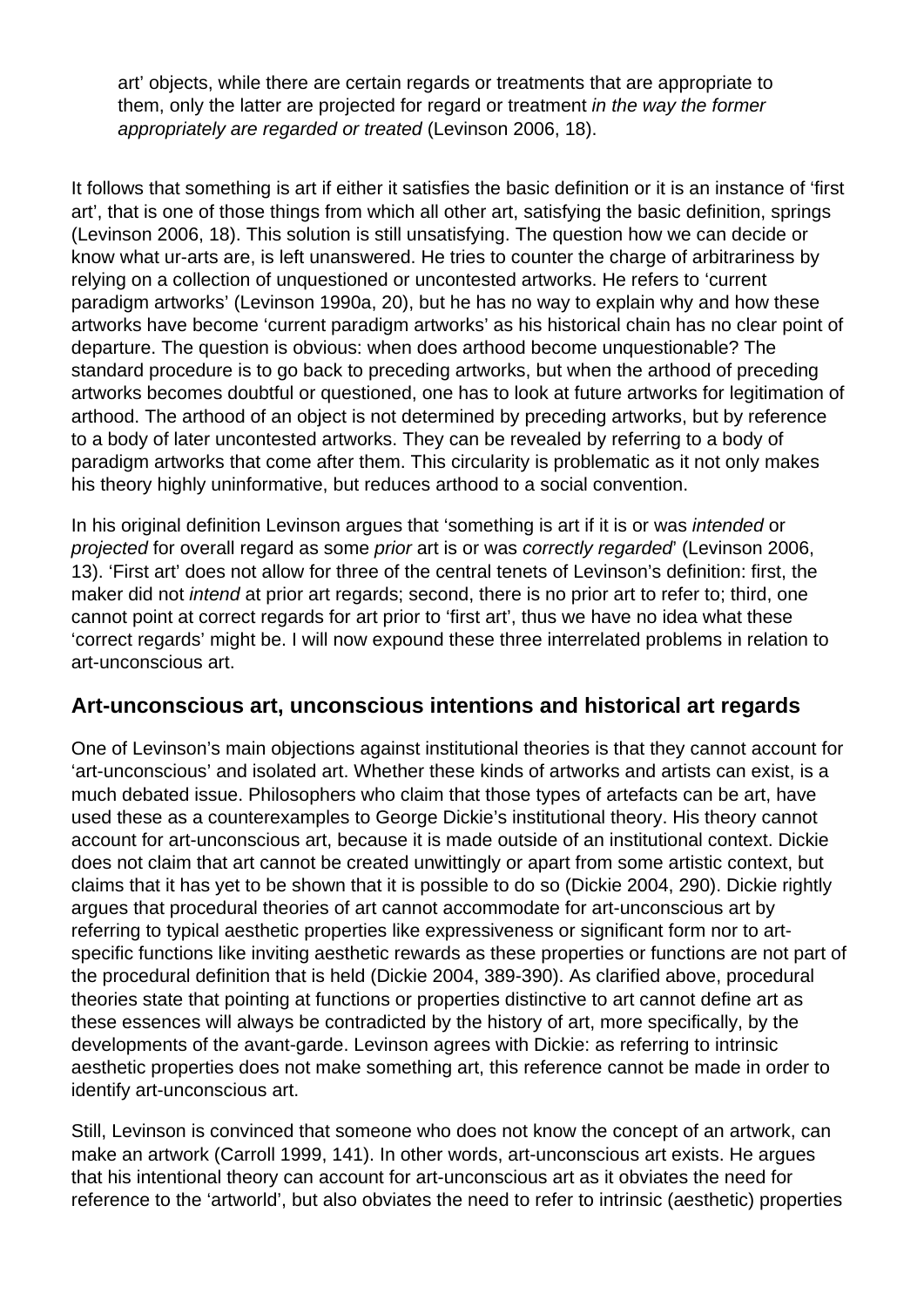of the object in question. The intention needed is one that makes reference to the history of art (Levinson 1990a, 4).

As Levinson excludes everything from arthood that is not intentionally related to the history of preceding works of art, he seems to exclude all art-unconscious art. At first sight, no artunconscious art is intentionally related to the history of preceding art, as these artunconscious art makers did not know the concept of art and, as a consequence, are not aware of a history of preceding artworks. But, in order to be able to account for artunconscious art, he specifies two ways of reading the artmaking intention that is needed in his definition for something to be an artwork:

On the one reading, someone can be making art in virtue of directly intending his object for a complex of regards (approaches, attitudes) such as: {with close attention to form, with openness to emotional suggestion, with awareness of symbolism... } without having in mind or invoking intentionally any particular past artworks, genres, moments, or traditions. On the other reading, someone can be making art precisely in virtue of directly intending his object for regard as some particular past artwork or artworks are or were correctly regarded, without having in mind or invoking intentionally any specific regards or sets of regards intrinsically characterized. In the first instance, we might say, certain intended regards make something art because they *happen to be* regards past artworks were properly accorded. In the second instance, by contrast, the intended regards make something art because they are *explicitly* of the form: regards such –and-such past artworks were properly accorded – whatever those might turn out to be, characterized in themselves (Levinson 1989, 21).

The former intention is intrinsical, while the latter is relational. The intrinsical reading should account for art-unconscious art in his definition. He already discussed this reading in his first article on defining art and refers to it there as the 'art-unconscious intention' which entails 'intending for regard in some specific way ? characterized in terms of intrinsic features, where ? is in fact a way in which some past artworks have been correctly regarded, though this fact is not known to the intender. An example of this might be intending for listening to with attention to timbre' (Levinson 1990a, 11).

Levinson clarifies that such persons can be seen to make art if they intend their objects for regard in ways that *happen to be*, unbeknown to them, in the repertory of aesthetic regards established at that time. The needed link to the prior history of art is present, though the artunconscious art makers are unaware of the fact that they have forged this link (Levinson 1990a, 11).

In Levinson's theory, not every artefact made 'with close attention to form' or 'with openness to emotional suggestion' is art, for then he would be proposing a functional and aesthetic theory. Such artefacts are only art, in case these mentioned regards are historically 'correct regards'. Levinson takes it as a part of the historical record that at some point, during a given earlier period, certain things are artworks – taken, accepted, certified and known to be artworks – and certain ways of dealing with them are acknowledged as correct ones, correct for them as art (Levinson 1989, 26). Levinson states: 'All I require is that there is a fact to the effect that such and such are (were) the correct ways of regard for those works at that period, just as there is a fact that so-and-so objects are (were) the artworks of a given past period'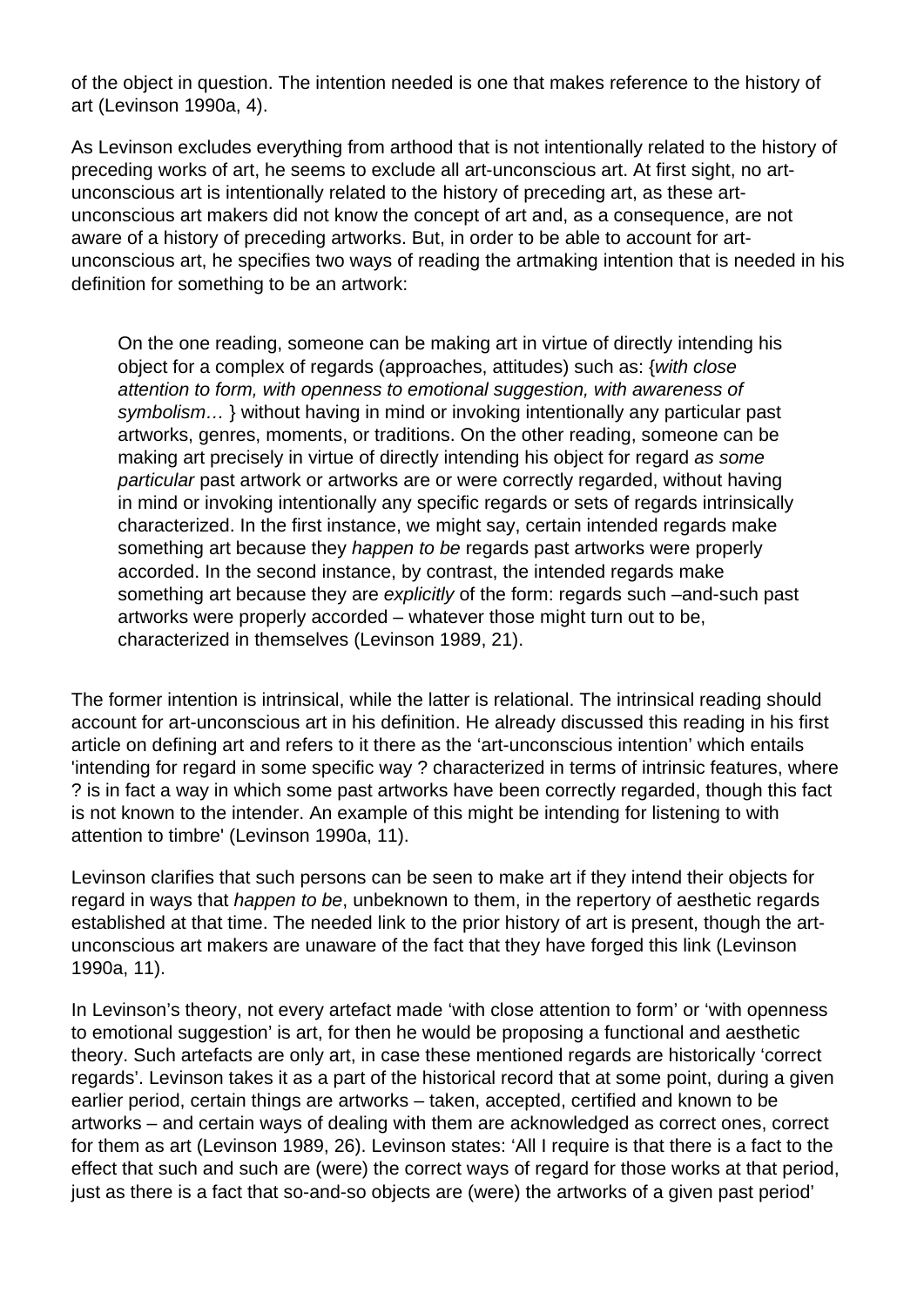(Levinson 1989, 26). But this 'fact' is uncertain. These 'correct art regards' were unknown to the maker, as he or she did not know the concept of art, how can these art-regards be known to us? It is unclear how there can be correct art regards, when the artefacts that are made are isolated and art-unconscious. In short, to Levinson, art-unconscious art makers make art because their artefacts are intended at preceding correct intrinsical art regards, though these 'correct regards' are unknown to the maker. As in the case of first art, the only way he can determine these art regards that were unknown to the maker, is by starting from later 'uncontested' or 'paradigmatic' art regards.

Though the intentional input is central to his definition, as it obviates the need for intrinsic aesthetic properties and functions and for an institutional framework, he stretches this notion to an unacceptable extend as he states that the intention need not to be conscious. Levinson claims he is not committed to the idea that intentions need to be formulated, transparent nor even be conscious to the maker (Levinson 1989, 30). But, if the art makers are (1) artunconscious as they do not know the concept of art, (2) unaware of what art regards are accepted and (3) unconscious about their intentions, how can Levinson's definition identify these artefacts as art? Though the art makers may be unconscious about their intentions, unaware of the historical correct art regards and unknown with the concept of art, Levinson still emphasises that it is not our recognition that makes their artefact art but that they were art all along (Levinson 1990a, 11). Though it is broadly accepted that persons that do not know the concept of art, can also make art, Levinson has not formulated a convincing alternative neither to aesthetic nor to institutional accounts. Aesthetic approaches claim that artunconscious art makers made art, because the objects perform functions that artworks perform – it is only that the term was unknown to the makers, but through the performed function, we can identify these artefacts as art (Bell 2003, 108). The institutional theory claims such artworks can be identified through looking at the institutional context, but they stretch the notion 'art institution' in order to account for non-western art (Stecker 2000, 50) and deny lots of isolated artefacts the status of art (Dickie 2004). Levinson's intentionalism would be less problematic if he would give a general account on correct art regards. But he refuses to do this (Levinson 1989, 25). It is clear why Levinson does not want to give an intrinsic account on art regards. Levinson worries about 'ahistorical' art regards.

I believe the key to an adequate and revealing definition of art is to specify what the art object must be intended for, what sort of regard the spectator must be asked to extend to the object […] The trick, of course, is to do so without describing an intended way of regard given by fixed characteristics. It has been sufficiently shown that that sort of definition is doomed to failure, given the impossibility of locating a singly unitary aesthetic attitude or regard common to all the ways we approach and have approached works of art, and given the ways unthought of in which we will undoubtedly be approaching some works in the future (Levinson 1990a, 6).

As institutional definers, Levinson claims we cannot identify art through the functions an object performs. Levinson explains: 'For a thing to be art it must be linked by its creator to the repository of art existing at the time, as opposed to being aligned by him with some abstracted template of required characteristics. What I am saying is that currently the concept of art has no content beyond what art has been' (Levinson 1990a, 7). But, when it comes to artunconscious art he has to stretch the three main components of his definition, namely intentionalism, historicism and the reference to correct regards, to such an extent, that it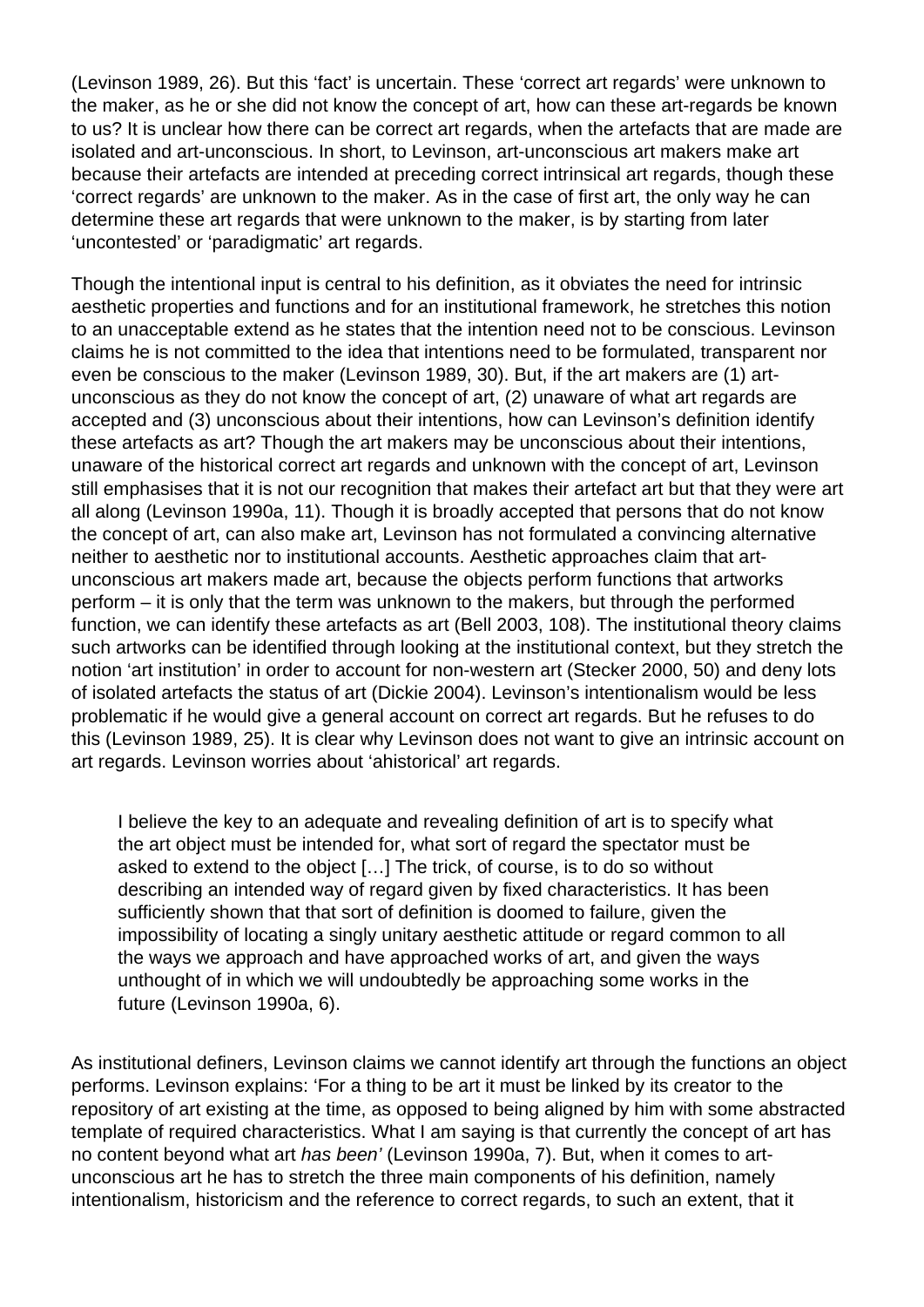renders his definition virtually meaningless.

## **Levinson's marginalisation of non-western art-unconscious art**

Though Levinson's main objection against the institutional definition of art is the fact that they cannot account for art-unconscious art, he is also aware that his definition starts from the western history of art-conscious art making. This is legitimate as, according to Levinson, the case of art-aware art makers is central. In the case of art-aware art makers making an artwork is a conscious act involving a conception of art (Levinson 1990a, 7). From a global and a historical perspective this centrality of art-aware art makers is a highly questionable point of view as it is safe to say that the majority of all artworks we now call art are art-unconscious art.

Not only is art-aware art making central, also Western art is central to his definition. Though Levinson stresses his theory is applicable to art beyond the Western tradition, he also needs to admit that his theory of art is inspired by the concrete historical unfolding of the tradition of high art in the West and that 'our' culture is ineliminably implicated in the concept of art (Levinson 1993, 422-423). Though he aims at universality, he treats non-western art as the exception to the rule and formulates strategies to 'assimilate' them to his conception of art. First, he marginalizes these artefacts in his definition as he treats them separately and allows that his definition does not fully accommodate them. Secondly, as in the case of 'first art' his answers are dissatisfying and it turns out that art-unconscious art that cannot be related to the Western tradition is not art in the full sense.

Culturally and historically remote candidates for art, or more specifically candidates for nonwestern art, are mostly candidates for art-unconscious art since the concept of art originated in the recent West. In this sense, they are in a similar position as candidates for 'first arts', because it is unclear how they can be seen as intentionally related to prior 'uncontested' art. What makes these cases even more problematic is that they cannot even refer to later uncontested art. So, even if we accept Levinson's circularity as unproblematic, it cannot be applied to the case of culturally remote art-unconscious art, or in short, most non-western art. However, Levinson offers two solutions to this problem. One strategy for assimilating to the intentional-historical conception of art phenomena outside the purview of Western fine art, Levinson argues, is to take the concrete totality of art regards that have accumulated in three thousand years or so of our common culture, all those relatively replete regards intending an object for which – or against which, in the case of revolutionary art – qualifies it as art, and seek to locate them in operation in those other domains, e.g., that of handmade furniture, or sculpted masks, or commercial design, or ritual music, or baton-twirling (Levinson 1993, 422). Levinson's first strategy fails for the same reasons that his account on 'first art' fails: this artunconscious art, is art not because it was intended for regards as preceding art, but on the account of its relationship to the regards an uncontested body of future artworks. These were regards that were unknown to the maker. It contradicts his historicism, as, on his account, only intended regards of preceding artists, can explain the arthood of artefacts. Again, his solution is circular, because no separate account is given for artefacts that are not intentionally related to preceding unquestionable artworks. Moreover, these artworks cannot be seen as the origins of later art, because in many cases, there is no 'future art'.

The other, weaker, strategy is to attempt to identify in other domains simply the same structure of connectedness, of intentional invocation, whether immediate or mediate, of predecessor objects of the treatments they were accorded. If found,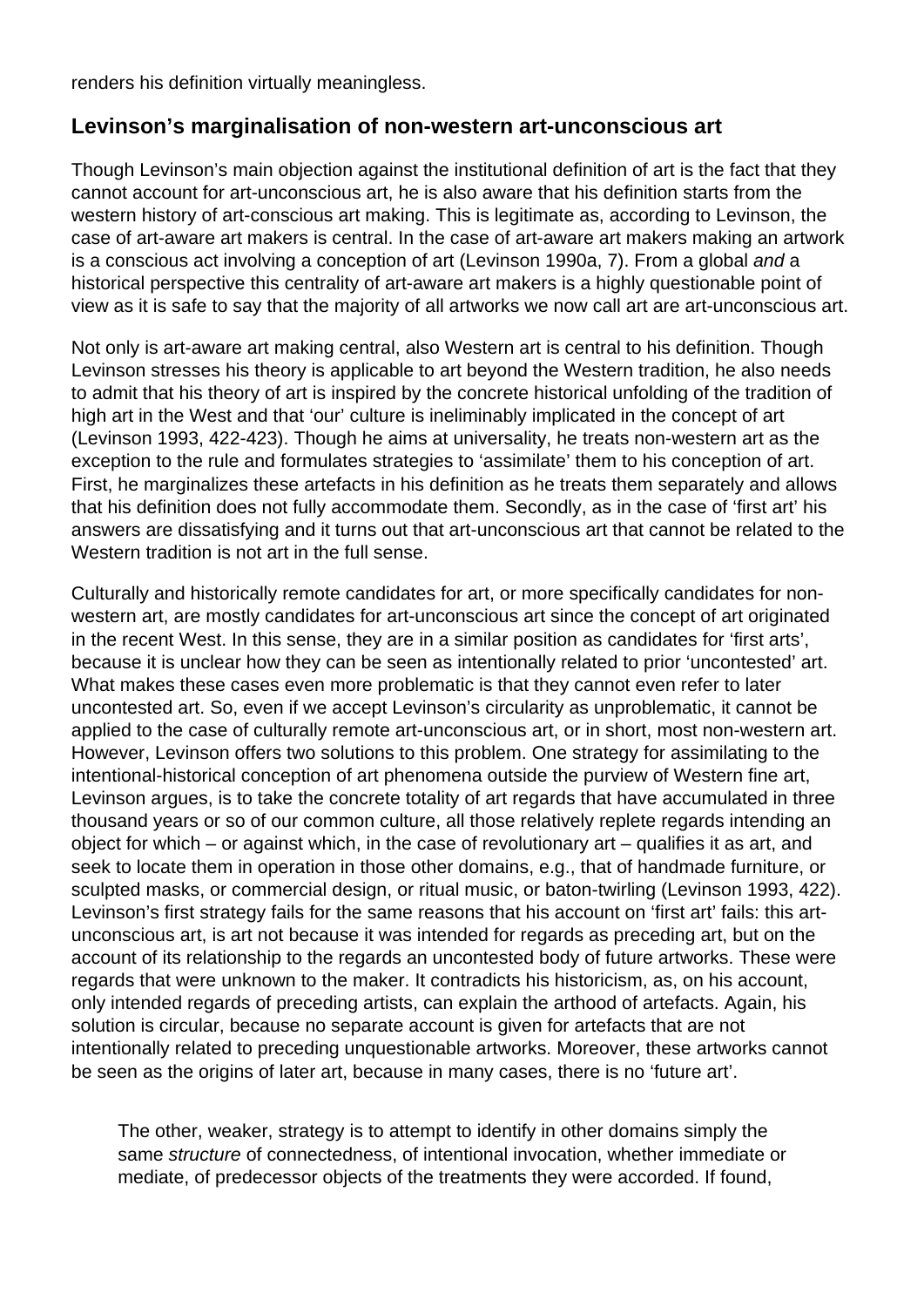this would be some reason for thinking of those other domains as art-like, or as containing analogs of art, while perhaps not being strictly art in the particular, historicized sense it has acquired in our culture, and in which our culture is, in all its concreteness, and for better or worse, ineliminably implicated (Levinson 1993, 422-423).

Though in his first article on the definition of art, Levinson starts from the idea that artunconscious art is art, he tends to weaken his claims and now claims it to be 'artful' or 'art-like' (Levinson 1993, 422-423). Objects that are 'artful' or 'art-like' have a clearly inferior status to 'art'. Levinson would claim that art is a neutral status, so no value judgement can be deduced from it. Still, he also rightly claims that in order for something to be judged, we have to know what we are dealing with (Levinson 1996, 189). The artistic value of art is then clearly separated from and superior to the artistic value of something that is 'art-like'. Again, the 'uncontested' becomes referential: they are given a special status that puts them higher in the hierarchy. Art-unconscious art seems art-like when it is not connected to the traditional Western history of art. When it is, as for example in the case of Gregorian chants, it is art plain (Detels 1999, 52-53). Gregorian chants can be related to later uncontested art, whereas a lot of non-western art cannot. The fact that the West is ineliminably implicated in his theory, makes application beyond this tradition very difficult: 'art-unconscious art' within the Western tradition can refer to later uncontested artworks. 'Art-unconscious art' in other traditions, on the other hand, cannot and this leads to these objects being 'art-like' instead of art plain.

For both strategies, isolated art still remains a problem. Even circularity does not work: this art cannot refer to art that came afterwards as no art came afterwards. For this reason, there can also be no structural connectedness similar to unquestionable cases of art in any meaningful way. In short, arthood cannot be identified in this way either. Levinson's definition cannot even account for the example of art-unconscious art he has given himself. The example goes as follows: 'Consider a solitary Indian along the Amazon who steals off from his nonartistic tribe to arrange colored stones in a clearing, not outwardly investing them with special position in the world. Might not this also be art (and, note, before any future curator decides that it is)?' (Levinson 1990a, 5) It seems that we recognize these stones as art because of exhibited features of the artefact. Levinson would claim that we do not recognize their arthood due to observable similarities per se, but due to an intentional projection, which implicates earlier, established work in a tradition (Levinson 1993, 421). This seems not quite right in this case, as there is no earlier tradition. As we are talking about a nonartistic culture, no art came before or after it, the artmaker did not make an intentional reference to prior art, nor did artmakers afterwards refer to his artefact. Thus, his second strategy cannot account for this case either: there is no similar 'structure of connectedness', since we are talking about an isolated artefact.

The original definition was: 'something is art if it is or was intended or projected for overall regard as some prior art is or was correctly regarded' (Levinson 2006, 13). This definition is radically altered by Levinson himself in order to account for 'first art', 'art-unconscious art' and non-western art. First, he allows for a historical relation, not with prior art, but, with later art. 'First art' and some 'art-unconscious art' is historically related to later 'uncontested' art. But, most non-western art and, especially, cases of isolated art, are historically unrelated to earlier and later 'uncontested' artworks in the Western tradition. Secondly, he allows for 'unconscious intentions' so his definition can allow for art-unaware artmakers. Apart from the fact that it seems impossible for anyone to discern these unconscious intentions, this notion renders his intentionalism rather vague and uninformative. More so, because he gives no adequate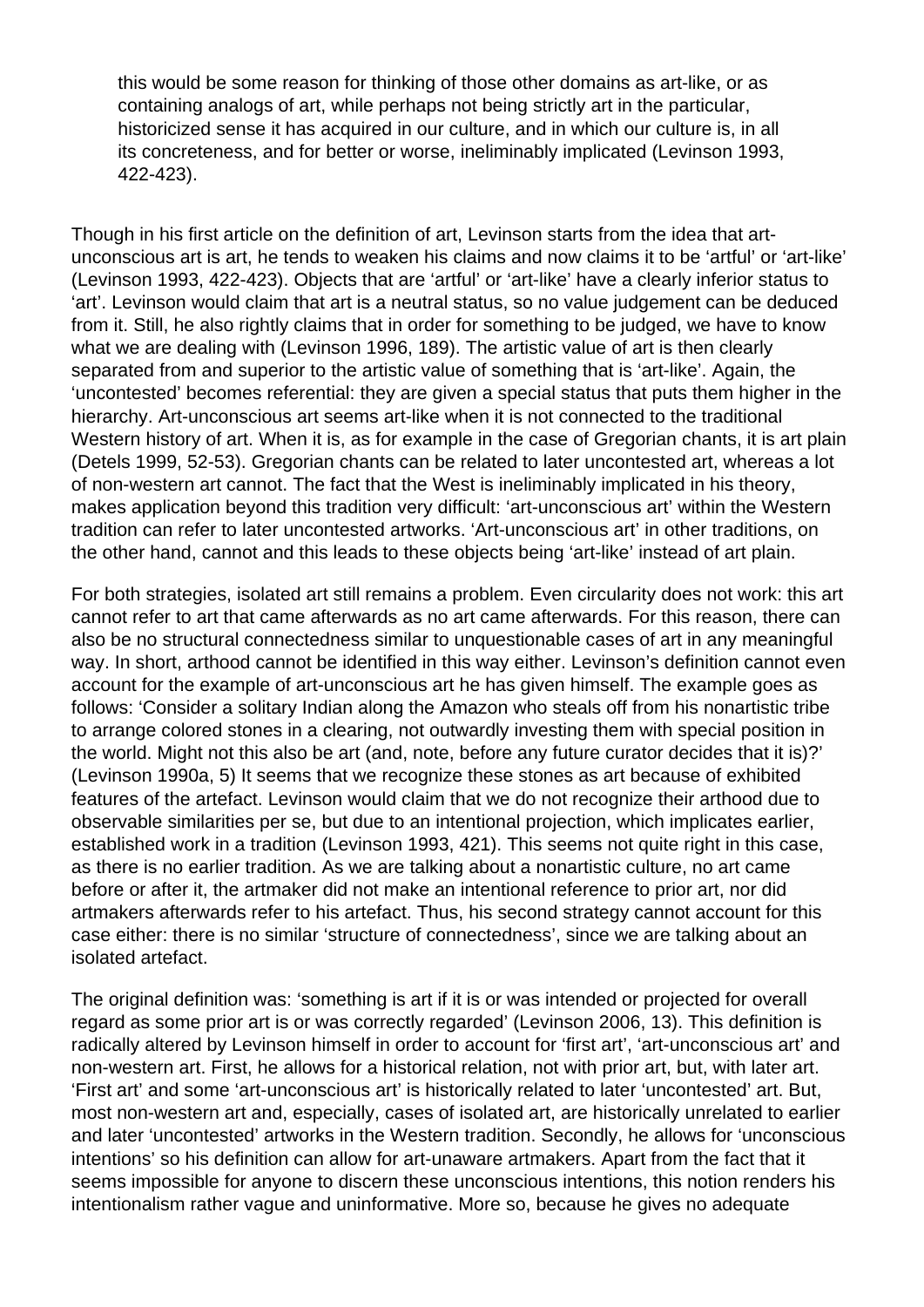account of the 'overall regard' an artist should intend for. This leads to a third component of his definition that is problematic, namely 'correct regards'. 'First art', 'art-unconscious art' and much remote non-western art does not refer to how prior art was correctly regarded. 'Correct regards' are, in these cases, not part of the historical record, as Levinson claims they are. As no intrinsic account is given what correct regards should be, they are, also, highly uninformative. As Levinson has to stretch the three main notions in his definition, namely, historicism, intentionalism and correct regards to an unacceptable degree, the universality of the analysis of arthood he offered is seriously compromised.

## **Conclusion**

Levinson sets out to formulate a concept of art that is transculturally and transhistorically valid. This means avant-garde art and non-western art can exist next to each other under the category of art. Levinson denies that avant-garde art has aesthetic appeal and gives no aesthetic definition of art. Art is art because it was intentionally related to prior art. What his theory is in fact able to show is that avant-garde art is art without any need for the vague notion of 'the artworld'. Yet, it does not give an adequate answer to the challenge which nonwestern art poses to the universal validity of the concept of art.

I have pointed out that the problem of 'first art' is not easily fixed by claiming that 'first art' is just a special sort of art, because it is related to future art and not to preceding art. As he gives no aesthetic definition, nothing in his definition refers to intrinsic characteristics of the artwork. The decision what is and was 'first art' is no less than arbitrary. Moreover, the problem is not limited to so-called 'first artworks'. Art-unconscious art, artworks that are made by people who do not know the concept of 'art', cannot refer to preceding art either. Here too, the question why some candidates for 'art-unconscious art' are art in Levinson's view, while others are not, remains unanswered.

In order to provide solutions for these interrelated problems, Levinson relies on a collection of uncontested artworks. Candidates for 'first art' turn out to be 'first art' when it can be shown that later uncontested art sprung from it. Candidates for 'art-unconscious art' are called art, when these artefacts invite similar regards as not necessarily historically related, uncontested art. The circularity of his answers to the problem of 'first art' follows from Levinson's unwillingness to look for intrinsic characteristics of the first examples of art. It must be pointed out that, both in the case of 'first art' and 'art-unconscious art' the traditional western canon has a much more important role to play in his theory than he acknowledges, even though he himself claims the canon is a social construction (Levinson 1996, 173). For identification of arthood, Levinson resorts to the connection of uncertain cases of art to undeniable cases of art. It is not clear at what point artworks actually turn into 'uncontested' artworks. When 'artunconscious' art can be related to the Western canon of art, it is art. In the case of nonwestern artefacts, this relation is non-existent, and candidates for arthood turn out to be 'artlike'. What was art in the past cannot be the sole ground for defining art status. Without a clear account of what makes first artworks art, his definition cannot explain why certain artefacts are art and others not. The damaging consequence for art-unconscious and nonwestern art is that they are inferior or not art at all.

Annelies Monseré is aspirant van het Fonds voor Wetenschappelijk Onderzoek – Vlaanderen.

annelies.monsere@ugent.be [1]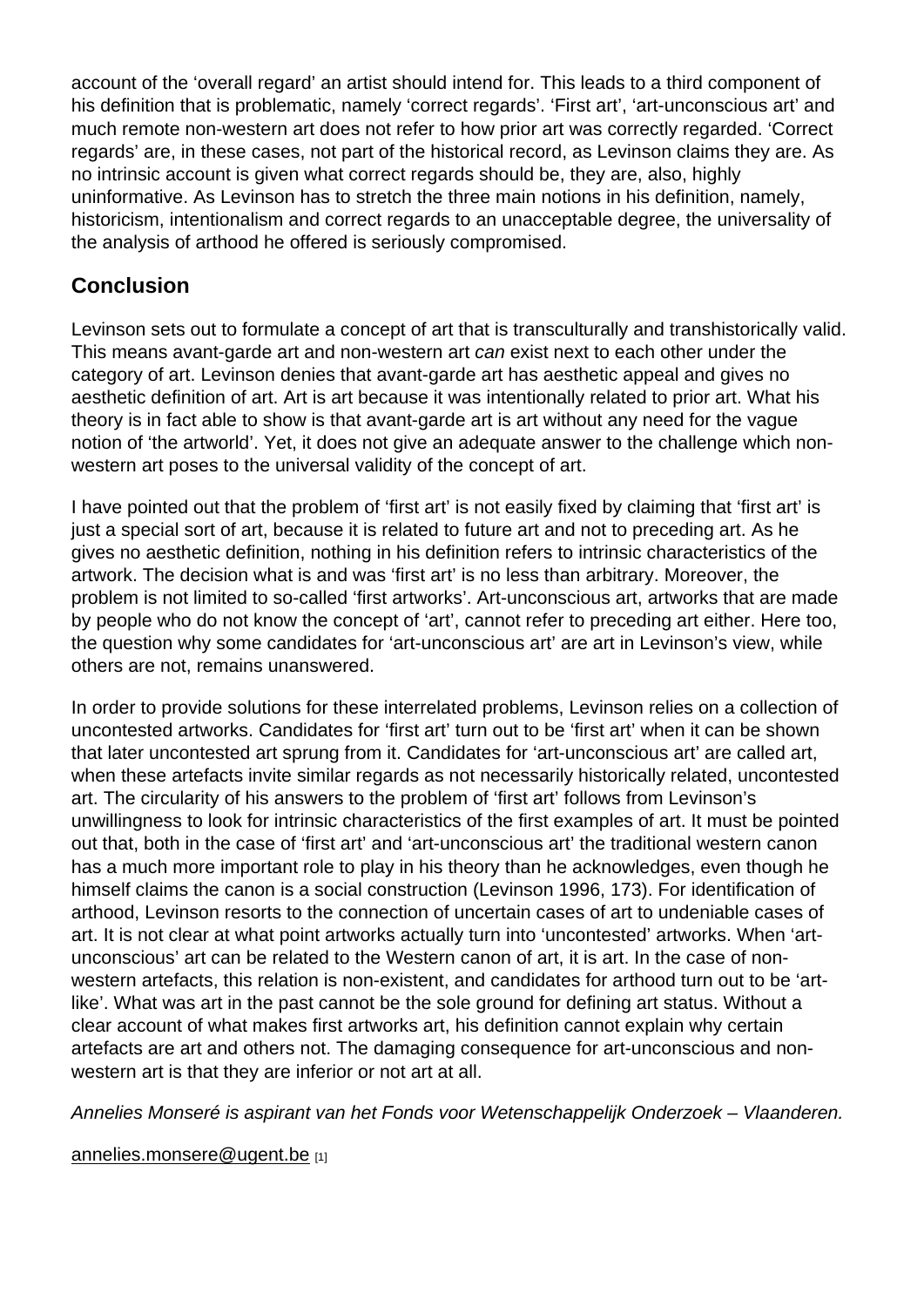# **Bibliografie**

Beardsley, Monroe C. (1983). 'An Aesthetic Definition of Art' in Curtler, Hugh (ed.). What Is Art?. New York, 15-29.

Beardsley, Monroe C. (1981). Aesthetics: Problems in the Philosophy of Criticism, 2nd ed. Indianapolis: Hackett.

Bell, Clive (2003). 'The Aesthetic Hypothesis' in Harrison, Charles and Wood, Paul (ed.). Art in Theory. 1900-2000. Malden: Oxford, 107-110.

Carroll, Noël (1999). Philosophy of Art. New York.

Crowther, Paul (2003). 'Cultural Exclusion, Normativity, and the Definition of Art' in The Journal of Aesthetics and Art Criticism 61, 121-131.

Crowther, Paul (2004). 'Defining Art, Defending the Canon, Contesting Culture' in British Journal of Aesthetics 44, 361-377.

Danto, Arthur C. (1992). Beyond the Brillo Box. The Visual Arts in Post-Historical Perspective. Berkeley, Los Angeles, London.

Danto, Arthur C. (1981). The Transfiguration of the Commonplace. A Philosophy of Art. Cambridge.

Davies, Stephen (2000). 'Non-Western Art and Art's Definition' in Carroll, Noël (ed.). Theories of Art Today. Wisconsin, 199-216.

Davies, Stephen (1991). Definitions of Art. New York.

Davies, Stephen (2007). Philosophical perspective on Art. Oxford.

Davies, Stephen (2006). The Philosophy of Art. Oxford.

Detels, Claire (1999). Soft Boundaries: Revisioning the Arts and Aesthetics in American Education. Berlin and Garvey.

Dickie, George (2004). 'Dean, Definition, and the Romantic Artist' in The Journal of Aesthetic and Art Criticism 62:4, 389-391.

Dickie, George (2001). Art and Value. Oxford.

Dutton, Dennis (2000). '"But They Don't Have Our Concept of Art"' in Carroll, Noël (ed.). Theories of Art Today. Wisconsin, 217-238.

György, Péter (1999). 'Between and After Essentialism and Institutionalism' in The Journal of Aesthetics and Art Criticism 57.4, 421-437.

Levinson, Jerrold (1990b). 'A Refiner's Fire: Reply to Sartwell and Kolak.' in Journal of Aesthetics and Art Criticism 48, 231-235.

Levinson, Jerrold (1993). 'Extending Art Historically.' in The Journal of Aesthetics and Art **Criticism**